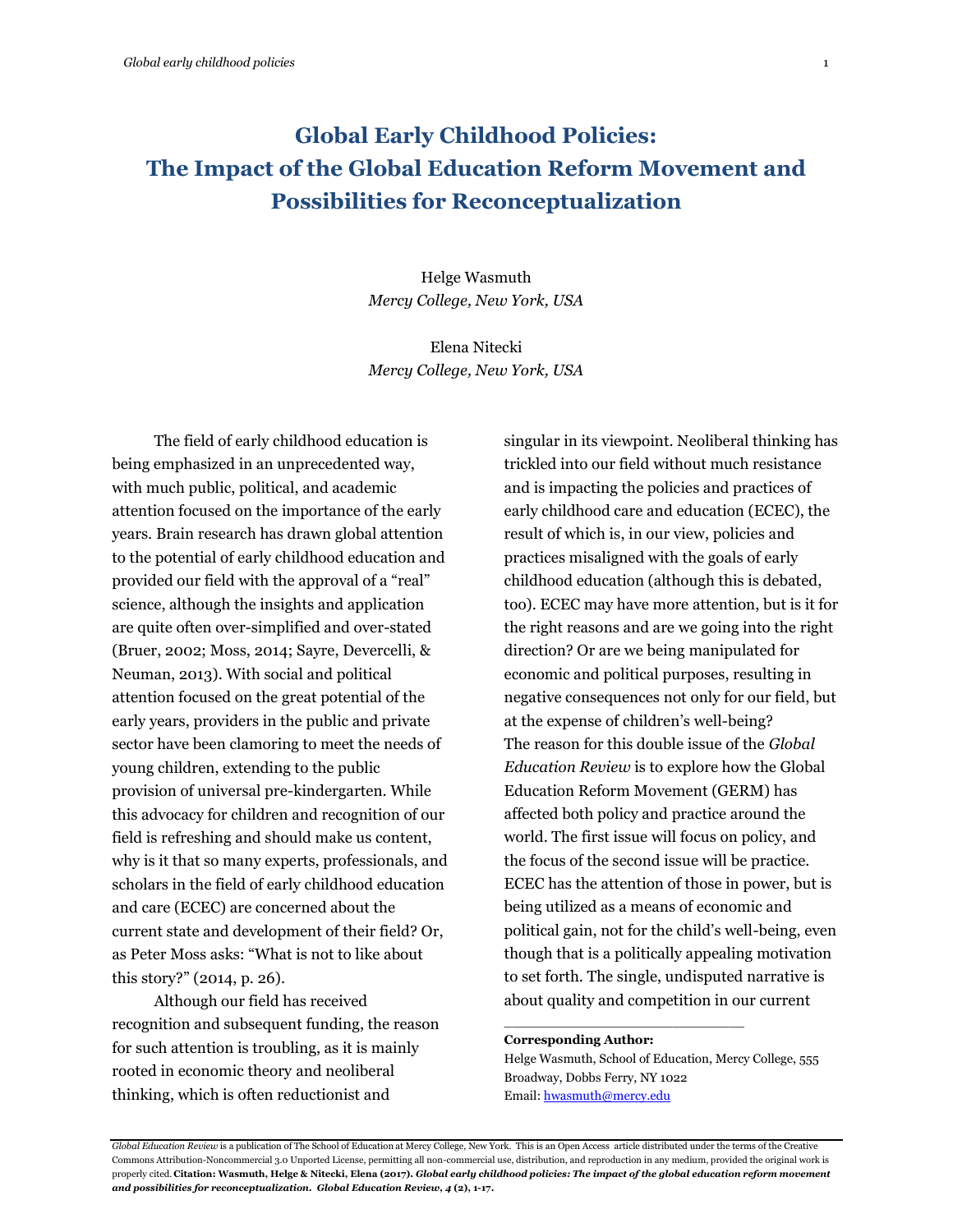capitalist system. This seems to be the only way most policymakers and many scholars and professionals view the field. However, this dominant way of thinking needs to be questioned. We believe that our field is in need of alternative stories and a democratic, scholarly, and professional dialogue about the purpose of early childhood education and care (Moss et al., 2016; Urban & Swadener, 2016). Our issue is an effort to do this, by allowing those from various countries tell their stories, hopefully to provide a glimpse of an alternative to the current GERM narrative.

### **GERM: A Global Trend**

The major reason for discontent with the current state of early childhood education and care is an unease with the prevailing way of thinking about and organizing of ECEC: the "story of quality and high returns, the story of markets" (Moss, 2014, p. 6). It is the worldwide trend described as "Global Educational Reform Movement," (GERM), recently popularized by Sahlberg (2011) and his influential book, *Finnish Lessons*.

GERM is not a formal global policy program, but "rather an unofficial educational agenda that relies on a certain set of assumptions to improve education systems" (Sahlberg, 2011, 99). These assumptions are rooted in neoliberal thinking, and the values and assumptions it clearly embodies (Dahlberg & Moss, 2008, 5). As Roberson pointed out: "Global education reform movement policies have neoliberalism in their DNA" (2015, 11). In the eyes of GERM supporters, early childhood education is "a world built on relationships of competition, contract, and calculation; inhabited by a breed of autonomous, flexible and utility maximising individuals; and actualised through markets, individual choice and technical practice" (Moss, 2014, 17). As almost anything in neoliberal thinking, early childhood education is simply perceived as any other market, a

commodity, an object of social investment that can be "purchased as a means to high returns (individual, corporate, societal); or as the object of market transactions between parentconsumers and provider businesses" (Moss, 2014, 67). Such thinking is the very antithesis of education as a public good meant to serve as the foundation of an educated citizenry.

Even though GERM is not a formal policy program, there are common features, although their implementation may look different in various countries. These features include (Moss 2014; Robertson, 2015; Sahlberg 2011; Sahlberg 2016):

> The first feature is the standardization of teaching and learning. The focus is on learning outcomes and it is assumed that "setting clear and sufficiently high performance standards for schools, teachers, and students will necessarily improve the quality of desired outcomes" (Sahlberg 2016, 177).

 The next feature is the increased focus on core subjects, such as literacy and numeracy. The performance on these subjects is seen as an indicator of student and school success. Other subjects, such as science, the arts, and health education, are neglected and not seen as important: GERM views tests as the only way to measure 'important' subjects.

 This leads to the third feature: testbased, high-stakes accountability. Schools, as well as teachers, are evaluated based on their performance on standardized tests with clear consequences in the form of rewards and punishment. Both have to compete: the schools for students and the teachers for merit pay and job stability.

 To achieve this end, another feature is necessary: teaching for predetermined learning outcomes by using prescribed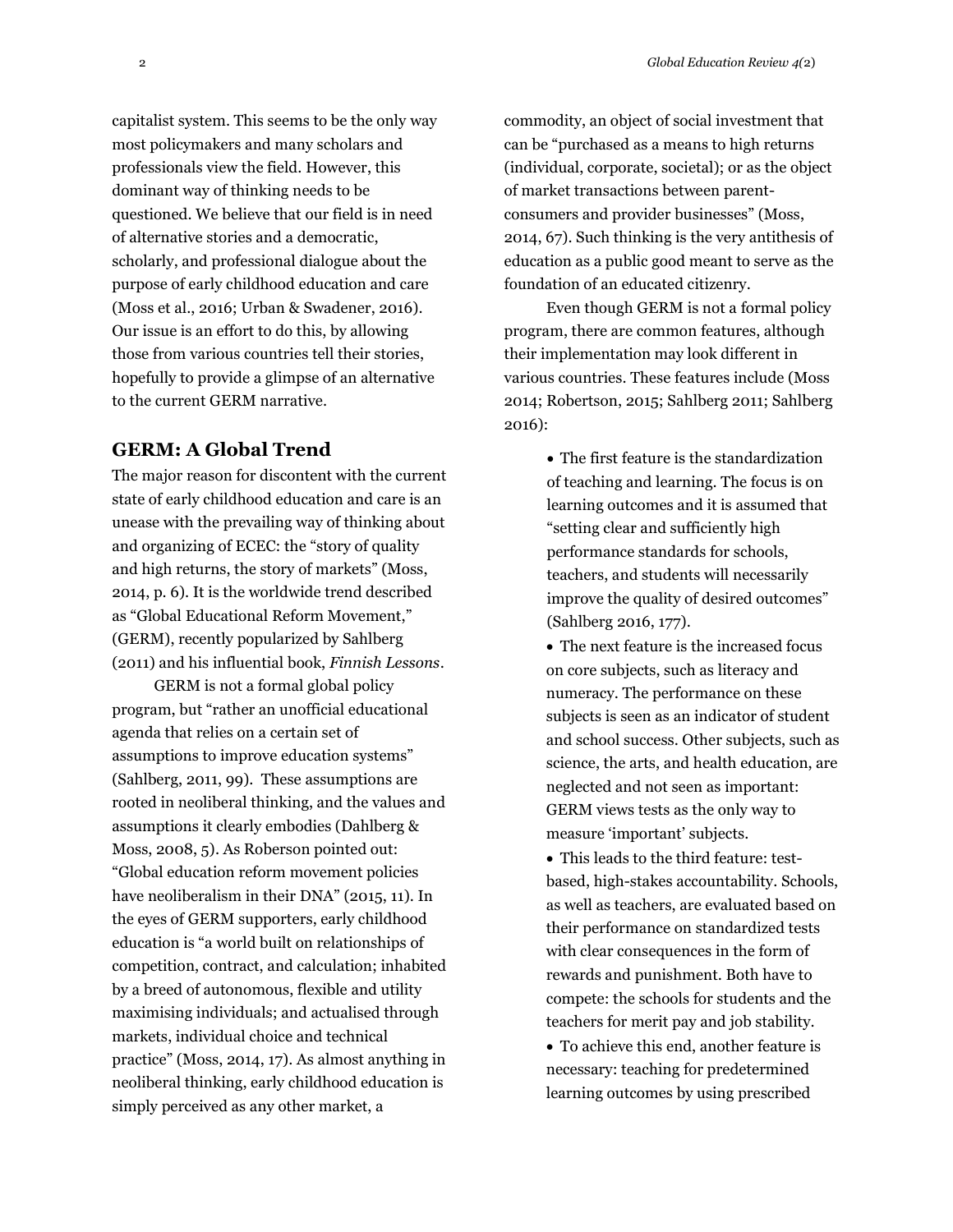curricula. It is the "search for safe and low-risk ways to reach learning goals" (Sahlberg 2016, 178). Standardization is attempted by detailing the delivery of lessons and evaluating with predetermined measures, without consideration of local, cultural, or individual differences. Such control is viewed as necessary to assure success.

• In addition to controlling the curriculum, there is also an increased demand for control over teachers. Teachers are neither trusted nor granted professional autonomy. This general distrust is often accompanied by attacks on teachers' unions, which are described as the enemy of students and only interested in maintaining benefits for their membership. At the same time, there is a push for lowering the requirements for teacher certification and demanding faster (and cheaper) paths such as the global *Teach for All* network. This seems to be counterproductive for improving the quality of a school.

 Another characteristic is the transfer of administrative models from the corporate world. Reform ideas are not developed from within by considering unique characteristics of the educational field or the local community, but are lent from the corporate world as a packaged solution to "fix" a school.

 The seventh feature of GERM is the call for parent choice regarding their children's schooling. This puts schools in the position of having to compete for students, setting the stage for privatization. Parents should have the right to choose the "ideal" school for their children. Vouchers are often viewed as the avenue to achieve this goal.

• Perhaps the most worrisome feature is privatization. Privatization outsources the provision of government services to independent operators, whether nonprofit or for-profit. In the field of education, it can take the form of nonprofit (such as charter management organizations or CMO) as well as for-profit (educational management organizations or EMO) school management. This trend moves education away from the goal of a public good for all citizens to a commodity to be sold in the marketplace to those who have the means and access. Education is turned into a market to make money.

 Related to privatization and the reliance on corporate world models, education delivery and its measurement have become dependent on technology. There is push for technology, such as tablets as a means of learning and assessing very young children, even if the consequences of such technology in the early childhood classroom are questionable.

The problem is not with these features, per se; most experts and professionals would probably not argue against standards, competence in numeracy and literacy, nor assessment – but in "the *over-preoccupation* with these elements" (Robertson, 2015, 14, emphasis added). Even worse, these benign elements are accompanied by more troublesome features such as competition, high-stakes testing, and performance-based pay, all of which are clearly problematic and destructive in the educational field. The excess of standardization, testing, and control of schools and teachers, damages children's learning and detracts from the goal of fostering the child's well-being – something we will discuss in more detail in the second issue. While scholars and practitioners may have varying opinions regarding these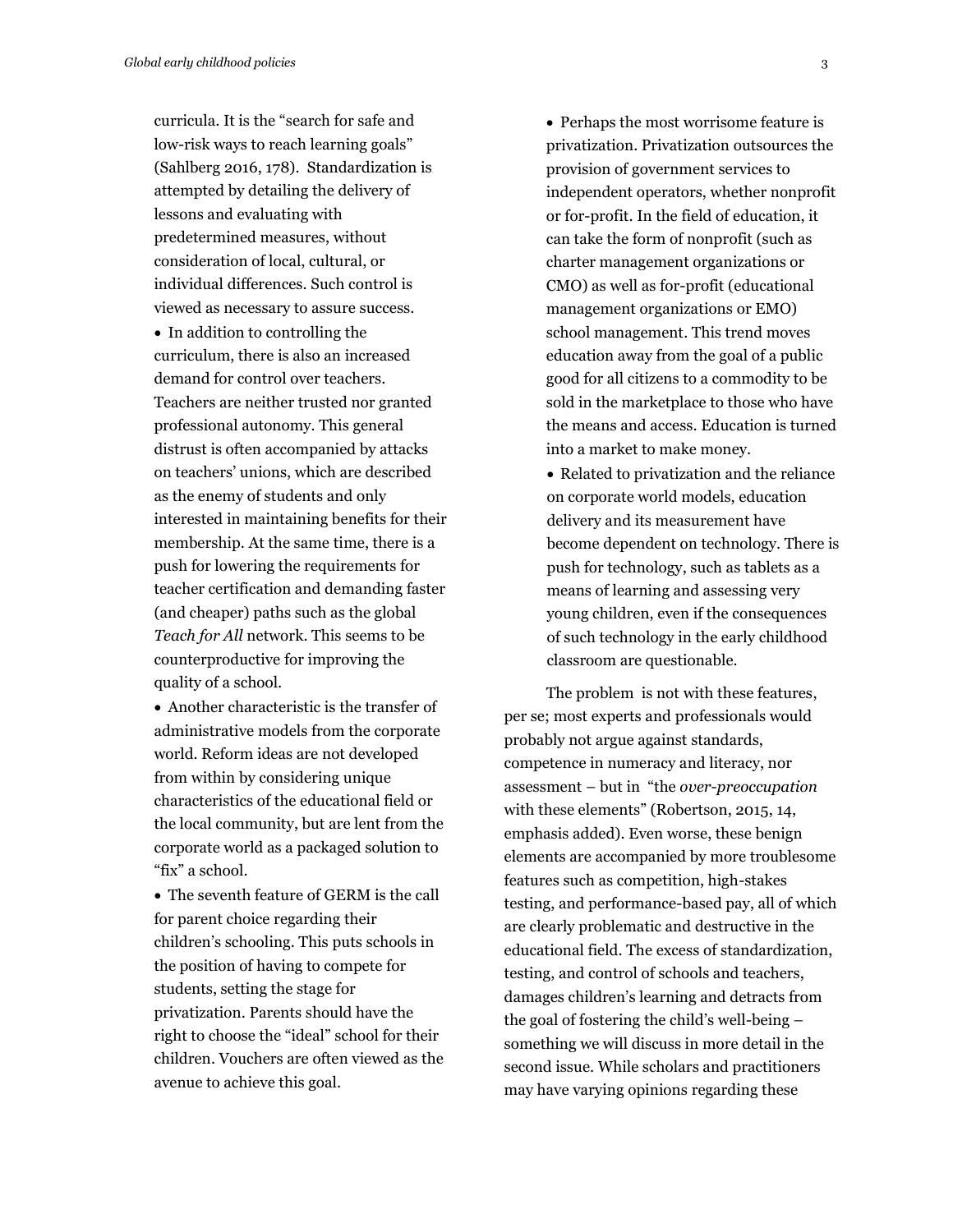features of GERM, the foundation of the movement is problematic for sure and warrants examination.

## **Human Capital Theory as The Foundation of GERM**

GERM is rooted in human capital theory (HCT). The idea is that "the economic productivity of individuals over time and the situations in which it might be maximized [has] undoubtedly contributed to a rethinking of macroeconomic policies for education" (Penn, 2010, 51). Since the American economist and Nobel Laureate James J. Hickman highlighted early childhood intervention as an especially effective economic investment, this "story of quality and high returns" (Moss, 2014, 19) has been become attractive for policy makers worldwide (Moss, 2014; Penn, 2010). The most common rhetoric is that "high-quality ECEC programs are an investment in human capital that will lead to innumerable societal gains and strong economic returns in form of reduced cost for social and educational remediation and a more productive workforce" (Nagasawa, Peters, & Swadener, 2014, p. 284)*.* The belief is that these interventions will reduce negative outcomes, such as unemployment, crime, teenage pregnancies, and numerous other social ills, and at the same time improve positive educational and economic outcomes. Each individual simply needs to acquire the skills, knowledge, competences, and attitudes that strengthen his or her productivity (Moss, 2014, 19). That is the reason that we need "high quality" ECEC (whatever this means) is not because children have a right to a satisfying childhood, but because we have to invest in them as future, productive citizens in a competitive global economy.

Although this logic seems reasonable and it is often argued that HCT and GERM reduce inequality, two major flaws exist with this

perspective. First, HCT, while attractive to policy makers, is far too narrow. An investment in early childhood will not solve the vast problems of poverty, poor prenatal care, unemployment, and numerous other social ills, many of which are rooted in inequality. Such a narrow economicoriented approach is problematic because it oversimplifies complex problems, marginalizes poverty and inequity, ignores children's rights, and very often, regards children as "creatures to be manipulated" (Penn, 2010, 61). There are never quick and easy answers to complex problems stemming from inequity. ECEC is not a fix for all social maladies; rather it has become "part of the problem, the balm to the inflamed conscience" (Moss, 2014, p. 68). By framing ECEC as the quick, easy, and failsafe solution to society's problems, other possibilities for real reform have been silenced, while the farreaching effects of inequity fester.

Secondly, education reform needs to achieve more, beyond the defined academic outcomes. Education simply is and must be more than that. As Hargreaves has emphasized, educational reforms "should attend to the advancement of the economy and the restoration of prosperity, but not at the price of other educational elements that contribute to the development of personal integrity, social democracy, and human decency. It has to be concerned with the furtherance of economic profit, yet also with the advancement of the human spirit." (Hargreaves, 2009, p.89). It is this other part, the "advancement of the human spirit," that we feel is being lost through the implementation of HCT through GERM policies.

Thus, these "reforms" are reductionist and narrow in their view and do not reflect a sincere interest in children's overall well-being. Rather, the child's well-being and education are convenient and socially acceptable reasons to support programs that have a less appealing motivation: to shape and control the formation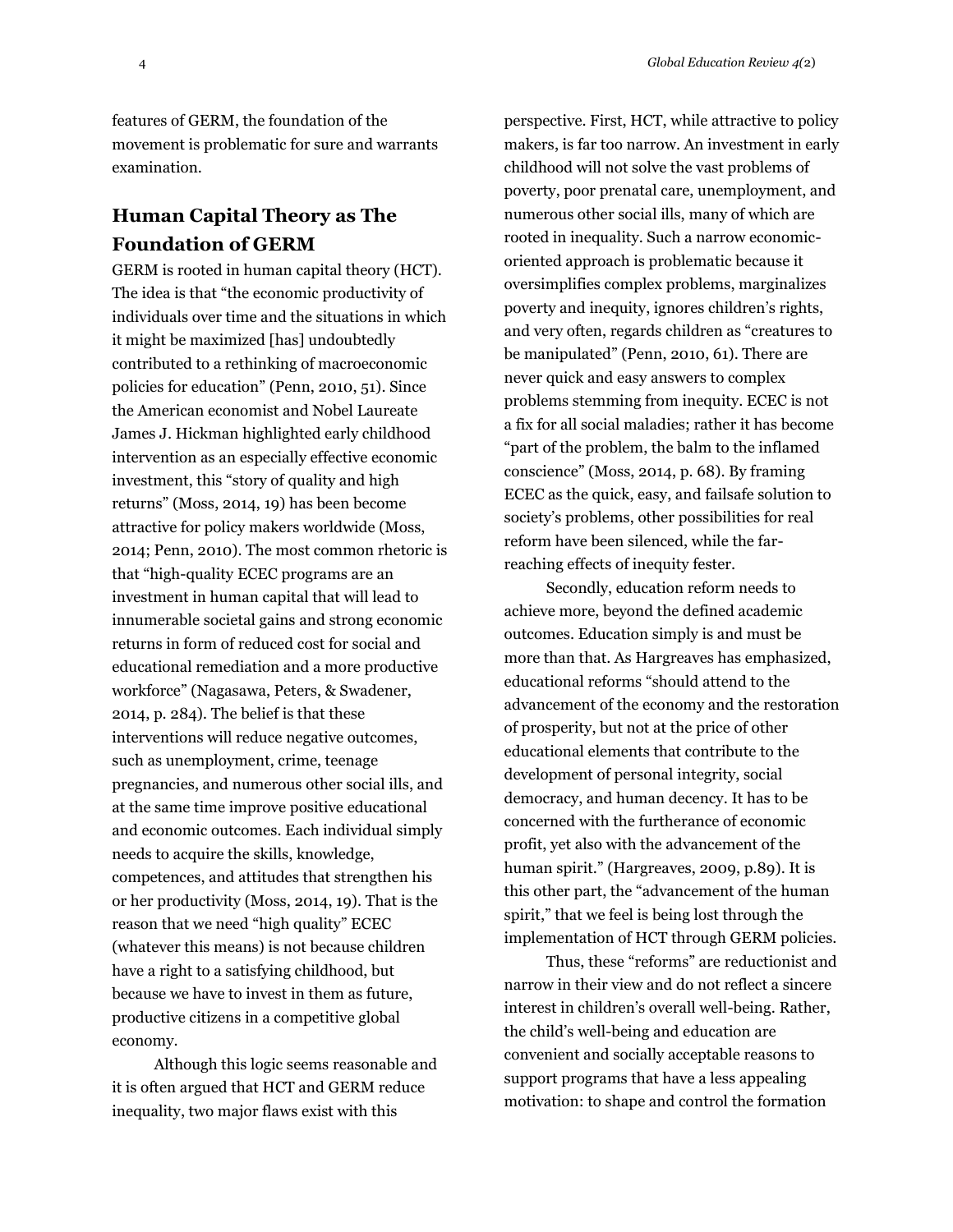of children into law-abiding, socially acceptable adults, which are necessary to keep countries economically competitive in an increasingly competitive global market. The underlying motivation of social control of the next generation for economic purposes is masked by the narrative that we must ensure "quality" education for the "proper development" of the child.

### **The Impact of GERM on Early Childhood Education and Care**

Despite the limitations of HCT and GERM, the ideas have grown quickly and are impacting policies and practices in social welfare, healthcare, and education all over the world. In terms of early childhood education and care, the effects are in direct opposition to what our field was built upon - a genuine concern for the child. Such thinking and reform efforts are not new; their genesis can be traced to the Education Reform Act, launched in 1988 in Margaret Thatcher's England (Sahlberg, 2011, 174). In 2001, Hargreaves stated:

> A new, official orthodoxy of educational reform is rapidly being established in many parts of the world. This is occurring primarily in predominantly Anglo-Saxon countries but through international funding organizations such as the World Bank and the global distribution of policy strategies, elements of this orthodoxy are increasingly being exported in many parts of the less-developed world as well. (Hargreaves et al. 2001, p. 1).

However, what is new is the overwhelming dominance of this ideology. Currently, such thinking is the only way that many of those in power, especially policy makers, can imagine what ECEC is and what its goals should be. Alternative narratives are rare and without much impact on practice in the field (Cannella,

2008; Dahlberg & Moss, 2005; Dahlberg, Moss & Pence, 2007; Moss, 2014).

GERM-influenced policies are promoted globally by nationally and internationallylocated education policy entrepreneurs, including government departments, the Organisation for Economic Co-operation and Development (OECD), the World Bank, philanthropic individuals and groups, education consultancy firms, media outlets, publishing companies, such as Pearson, private equity investors, corporate lobbyists, and especially private corporations engaged in education policy change (Robertson, 2015, 10; Sahlberg, 2016). As can be seen from the above-mentioned list, GERM supporters are an diverse group with different interests. A perfect example exists in the US, where not only conservative Republicans, but Democrats too, are supporting such policies (Ravitch, 2017). Support transcends party lines and ideologies. For this reason, it is extremely difficult to understand the rationale of why specific, and sometimes opposing, groups support certain policies rooted in GERM ideology. As Lafer (2017) asks, regarding the US educational system:

> But how are we to make sense of these? If a state chamber of commerce advocates the expansion of charter schools, for example, is this because members companies are concerned they won't have enough skilled labor to hire and see this as a means of solving that problem? Perhaps it is because charters are cheaper, and companies see them as a way to cut taxes, or they have financial interests of their own that will benefit from charter industry growth. Or is it simply because companies are concerned about American education and support this cause for the same reasons they donate to parks and hospitals?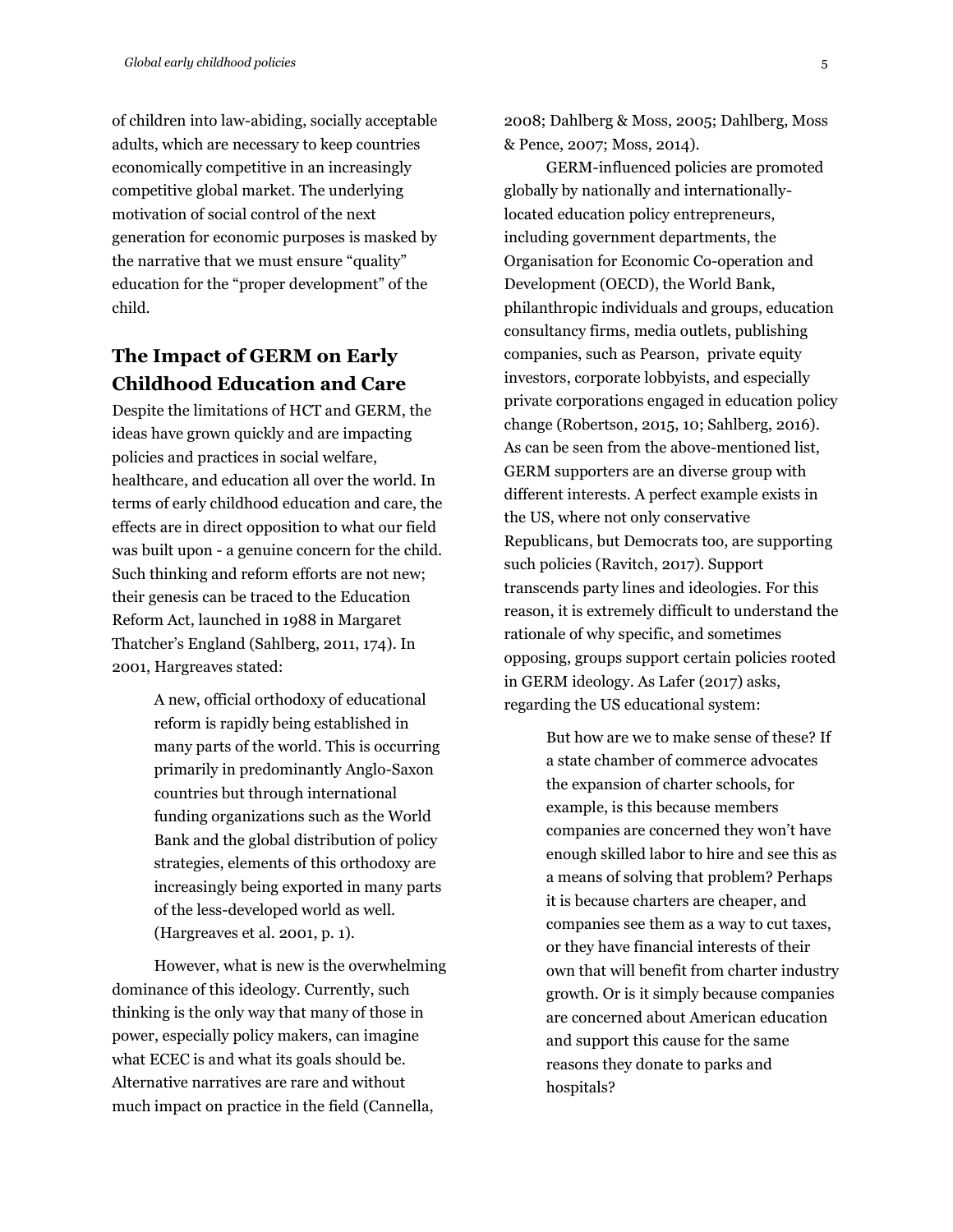Whatever the answers may be, these are questions that cannot be answered easily. Interests and intentions vary, which makes it even more complicated to fully understand GERM policies and the reasoning behind their growth and persistence.

Variations of GERM policy have been adopted in predominantly Anglo-Saxon countries, such as the US, England, Australia, New Zealand, and even in a social democracy like Sweden. Through international funding organizations, such as the World Bank, and the global distribution of policy strategies, elements of this reform logic have spread to other countries as well, especially in the less developed parts of the world (Sahlberg, 2016). Even if many European countries such as France, Germany, Norway, Finland, Belgium, as well as Japan and Singapore, remain distant to the ideology of GERM (Sahlberg, 2016), certain assumptions have started to trickle into these countries as well. Right now, education in almost every country in the world is subject to the overwhelming grasp of GERM.

The most powerful effect of the imposition of GERM, HCT, and the economic perspective of ECEC as a market is its objectification of the child to be controlled. GERM policies are accompanied by "a shared instrumental and performative rationality and a shared belief in leadership, managerial methods and other technical practices" (Moss, 2014, 67). In this thinking, children and child services are reduced to "a calculation of economic cost and benefits" (Moss, 2014, p. 67). To achieve the goals, so the argument goes, more regulation or governing is necessary because only consistency, continuity, and predictability can assure the success of such a system. *New* terms, such as "standards," "accountability" and "effectiveness," are now commonplace in education policy discourse and have replaced "autonomy", "trust" or "pedagogy" (Sahlberg, 2016). Many countries and states

have developed new standards, even for the youngest children, and are introducing more frequent assessments and examinations to test students and teachers. Professional autonomy is increasingly replaced by the standardization of schooling and education; standards, pre-defined learning outcomes, prescribed curricula, testing and accountability are more and more dominating and shaping the field. The effects of GERM have been "weakening or abolishing teachers' unions, cutting school budgets and increasing class sizes, requiring high-stakes testing that determines teacher tenure and school closings, replacing public schools with privately run charter schools, diverting public funding into vouchers that may be used for private school tuition, replacing in-person education with digital applications, and dismantling publicly elected school boards" (Lafer, 2017, 130). Essentially, GERM is assuming control of our field for economic purposes.

Altogether, this trend has led to a strong "governing of the child" (Moss, 2014). There is no place for the hallmarks of early childhood: uncertainty, experimentation, or unexpected outcomes, for surprise or amazement, for context or subjective experiences. Outcomes need to be predicted. Everything needs to be effective and based on evidence, even though life is the opposite: messy, complex, diverse, and unpredictable. There is little to no attention paid to the "advancement of the human spirit" (Hargreaves, 2009). Hillevi Lenz Taguchi has characterized this process of increased governing: "[T]he more we seem to know about the complexity of learning, children's diverse strategies and multiple theories of knowledge, the more we seek to impose learning strategies and curriculum goals that reduce the complexities of this learning and knowing" (Lenz Taguchi, 2010, 14). There is a feeling of discomfort among so many professionals about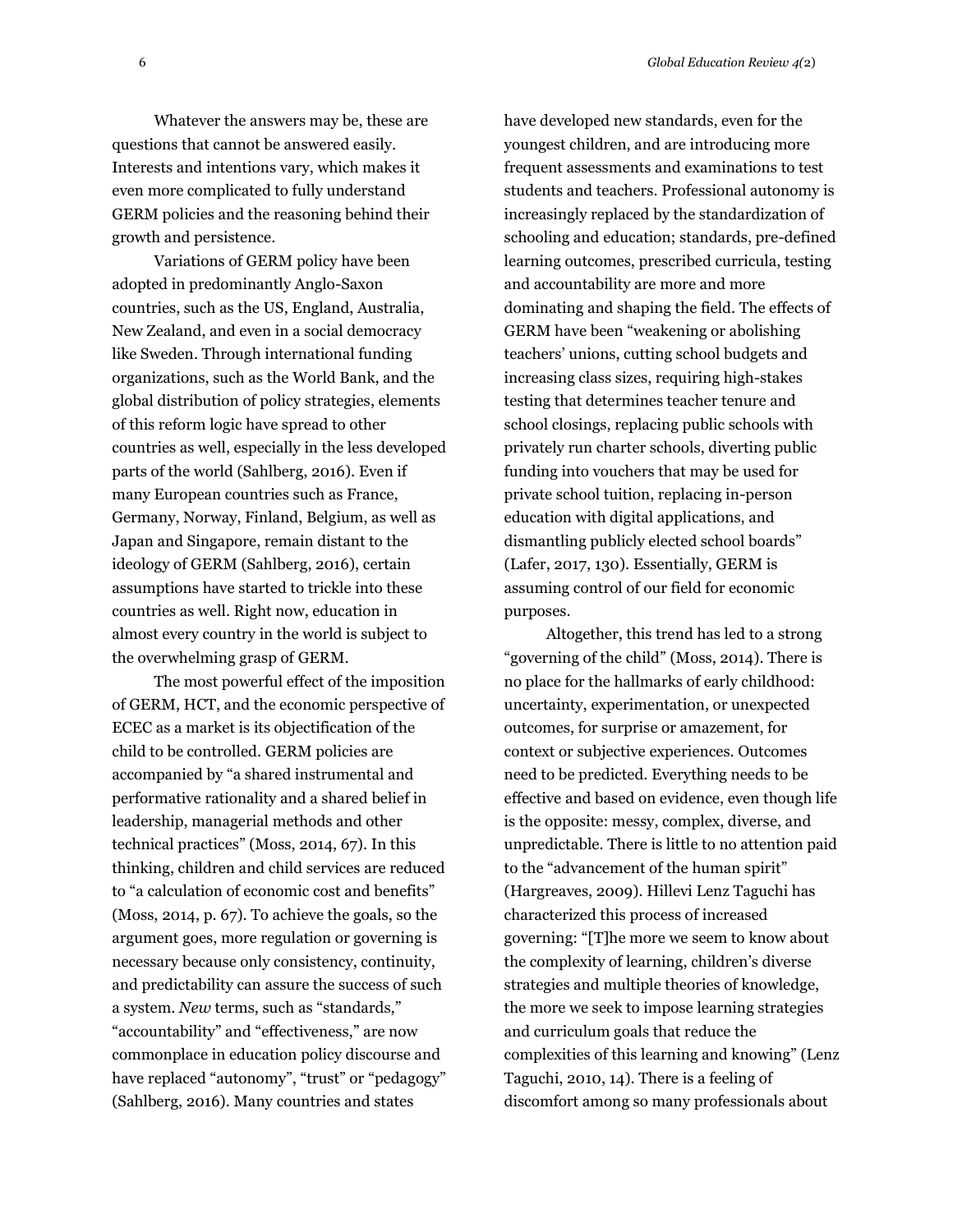the current state of early childhood education. The objectification and governing of young children is narrow, limiting, and potentially harmful. Why are we doing what we are doing, even if we know that it is wrong, and we can see that our children are not learning in a meaningful way and are unhappy with being in class and learning?

### **Holding GERM Accountable**

Most professionals in education would probably grudgingly accept GERM policies if they actually worked and generated the promised results. In the end, if something works, what can be argued against it? However, this question warrants examination. Are children who have been living in countries that are shaped by these policies really learning better or more (or in GERM thinking: achieving better on the tests)? Are they happier, and do the policies lead to more equity? What if we hold GERM policies accountable?

It is, of course, impossible to answer such questions with absolute certainty or reliability. As mentioned before, education alone does not have the power to change a child's outcomes, since many other social factors play a part in shaping their lives. However, many signs point to the fact that GERM policies are do not improve young children's well-being or even learning. Do these policies make children happier, healthier or smarter? The answer to such a question, so it seems, must be a clear no (Hargreaves, 2009). If children's well-being is not the goal of these educational reforms, the follow-up question should be, what are the goals and who is benefitting? As Lafer asks: "What does it all mean, and where does it all lead?" (Lafer, 2017, p.148).

First, how do such reforms impact children's lives in general? Children who live in countries shaped by GERM policies, so it seems, are not living a very happy life, according to available measures (Hargreaves, 2009, p. 93).

The UK and US, two of the "most assessmentobsessed Anglo-American nations" (Hargreaves, 2009, 93), are infamous for ranking at the very bottom of UNICEF's list of child well-being in rich countries. After being last and second to last in the 2007 list, both countries still do not perform very well. While the UK has at least risen up to a mid-table position, the US ranked 26 out of 29 in 2013 (UNICEF, 2013). Further, we have anecdotal evidence of a soaring amount of children starting to develop a negative disposition toward institutionalized learning from an early age. Many children suffer when attending schools with an exaggerated focus on proficiency in the core subjects and doing well on standardized tests, as the time for recess, socialization, and play is reduced. School probably has not been a place of pure joy and happiness for all children, and institutionalized learning has always been disliked by a number of children; however, the current complaints from children, as well as parents and educators, seem unprecedented. Young children learn better when they enjoy what they are doing and have time for recess and to play (Bodrova & Leong, 2003; Miller & Almon, 2009). Yet, the argument that child-initiated play must be restored to early childhood education is "dismissed and even ridiculed in some quarters. In spite of the fact that the vital importance of play has been shown in study after study, many people believe that play is a waste of time in school" (Miller & Almon, 2009, p. 1). Although it is difficult to measure well-being or blame GERM-related policies for poor performance, there is, at the very least, an indication that such policies in the field of health, social welfare, and education are not resulting in a "happier" life, based on the UNICEF scale.

GERM policies seem not only make children's lives more miserable, but they are also counterproductive regarding the major goal: improving learning outcomes. If we look at the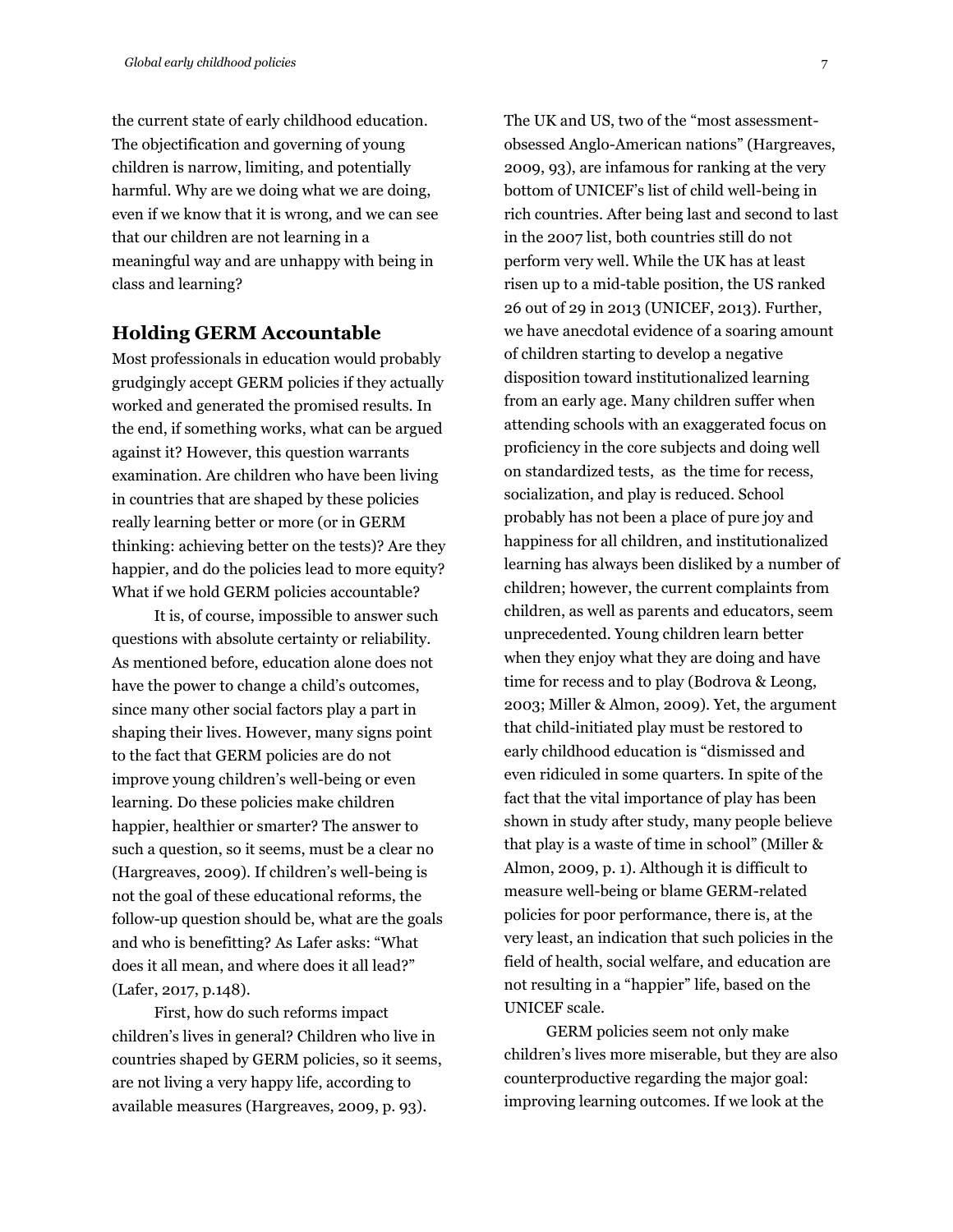learning outcomes, which are supposedly reliable, valid, and based on their own measures, the results are not very convincing. Evidence from PISA demonstrates that countries that have implemented GERM features to varying degrees are facing lower and facing declining student performance (Adamson, 2016; Sahlberg, 2016). This may, of course, be related to factors outside the educational system, such as child poverty or a non-functioning health system. However, even a country such as Sweden, which was number five on UNESCO's list of child well-being in rich countries (UNICEF 2013) and once a model of high-quality education, has faced a tremendous decline in student learning outcomes since it started to adopt GERM policies, such as parent choice and privately run schools funded by public money. Between 2000 and 2012, Sweden's PISA scores dropped more sharply than those of the other participating countries (Adamson, 2016). In 2012, Sweden was ranked 28th out of 34 OECD countries in math, and 27th in reading and science, respectively. Sweden has declined from a position of being above average for OECD countries to below the average in a short period of time (Adamson, 2016). Another example is Chile. Chile's PISA scores demonstrated a decline between 2009 and 2012 in nearly all socio-economic groups, even the wealthiest and highest performing students in Chile scored far below average (Adamson, 2016). On the contrary, Finland, a country that has not adopted elements of GERM in the same way as many other countries, is a consistent high-performer of PISA (Adamson, 2016; Sahlberg, 2011, p. 181).

These results are even more worrisome if we consider that institutions or countries who put an emphasis on doing well on such tests are doing even worse in subjects that are not tested. They often neglect subjects that are not formally assessed, such as the arts, social science, foreign languages, physical education and even writing

(Abrams, 2016, p. 161; Lafer, 2017, 135). In this sense, GERM is not only performing poorly on their own measure, but furthermore, damaging the holistic development of children, a topic that will be discussed in a topic that will be discussed in *Global Trends in Early Childhood Practice: Working within the Limitations of the Global Education Reform Movement*, the next issue of *Global Education Review*. Altogether, such findings "should capture the attention of policymakers globally leading them to question of whether GERM really is the best way to conceptualize change and improve student learning" (Sahlberg, 2011, 181). Why would we continue with something that is obviously not yielding the desired results?

Are GERM policies at least beneficial in other ways, such as in reducing inequality? This is one of the most popular arguments offered by proponents of school choice: that competition, parents' choice, and a free market would ensure that all children receive an equal education. There is not much evidence that supports such an assumption (Henig, 1995; Orfield & Frankenberg, 2013). Again, Sweden is an interesting example. Since the implementation of GERM policies, inequality in Sweden has increased (Weale, 2015). Currently, Sweden, previously at the top of UNICEF's overall league table of inequality in child well-being in rich countries, is now positioned marginally above the bottom third (UNICEF, 2016). As the Swedish minister of education in 2015 pointed out: "Instead of breaking up social differences and class differences in the education system, we have a system today that's creating a wider gap between the ones that have and the ones that have not" (Weale, 2015). In Chile, where the public schools consist mostly of low-income students, and only a few low-income students can afford to attend voucher schools, the dissatisfaction with the poor and unequal educational system led to student-generated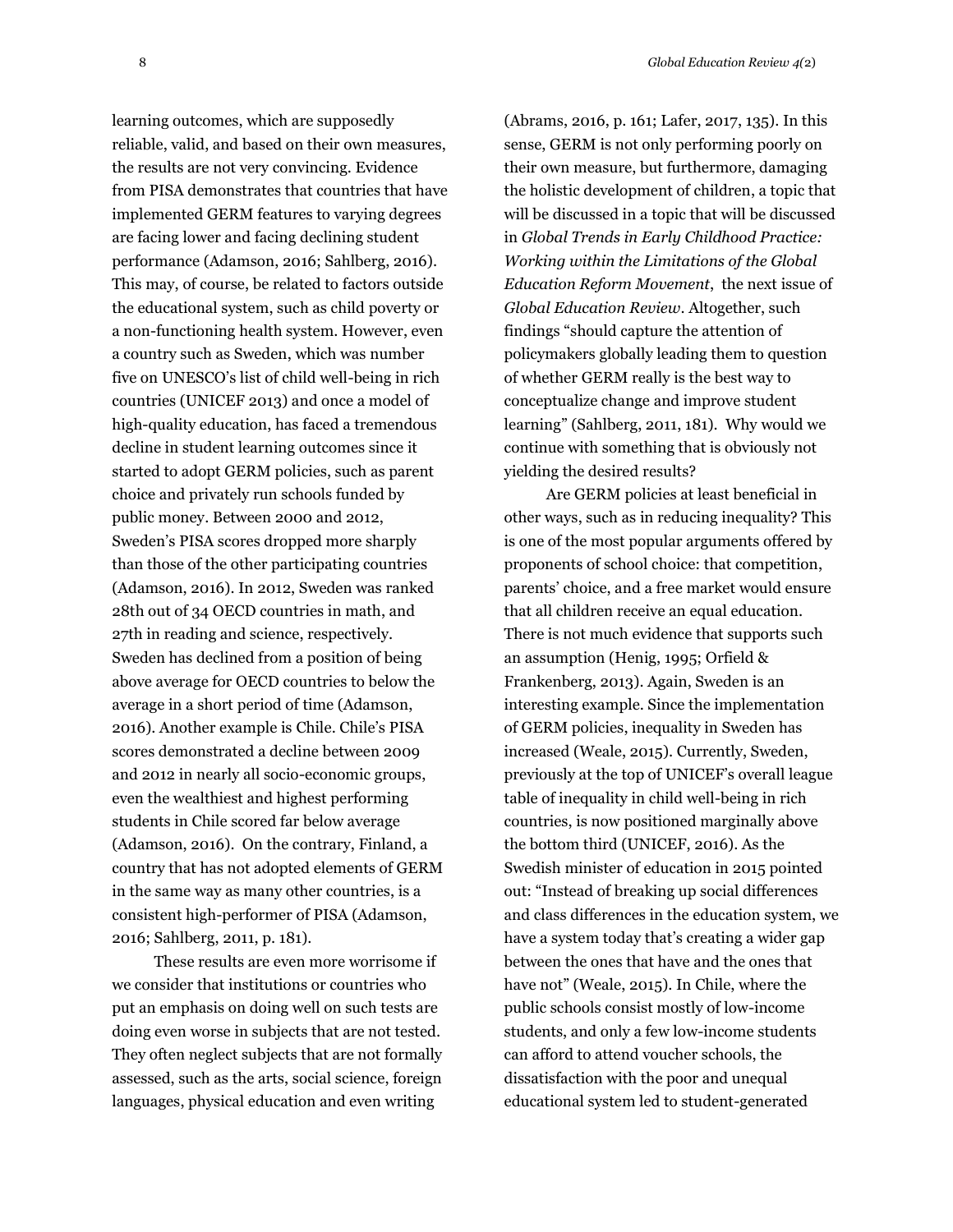riots in 2011. Another example, pertaining to early childhood education and care, is the system in the US, as Jones (2017) calls it, a "perfect example of the market-based approach" that only exacerbates inequities because "quality will only increase for those who can afford to pay top dollar." In the US – even with current initiatives such as *Universal Pre-Kindergarten* which is portrayed as a first step to providing equal opportunity in early childhood education – high quality education depends on the parents' ability to spend thousands of dollars for private preschools or have the capacity to navigate the complex system of options. Lowincome parents have no choice but to enroll their children in programs that are "within their financial means but often are lacking in quality" (Jones, 2017). These children often enter kindergarten behind their more privileged peers. Canella (2008) describes the result of such policies as a two-tiered system: "Early childhood education has played a role in the construction of a two-tiered system and in the continued segregation of diverse groups of people... perpetuating societal beliefs that particular groups are inferior to others" (p. 159). Privatization does not fight inequality, it increases it, but behind the ruse of choice. We do not need more choice and competition. A sustainable solution would call for investing the resources necessary to make all ECEC institutions solid and of high quality, but would not create a market with "winners" and "losers."

The phenomena of GERM and privatization is also gaining ground in less developed countries around the world, where inequality is even greater. Again, the promise is that privatization will improve education for all children. So-called "low-cost private schools," a term that summarizes "schools that target relatively poor households by offering education at a low cost, but also in most cases, often low quality" (EACH Rights, 2017, p. 12), are

expanding and offering new opportunities. Lowcost private schools have developed over the last few years in many developing countries worldwide, such as India, Pakistan, Nigeria, Ghana, Kenya, Malawi, South Africa, Tanzania or Uganda (Pedró, Leroux, & Watanabe, 2015,). Features of such low-cost private schools are similar in all these countries: low fees, but also poor infrastructure; multi-grade; and low-paid, young teachers often recruited from the local community with minimal qualifications who must follow prescribed curricula. The idea is to keep prices affordable for low-income families (Pedró, Leroux, & Watanabe, 2015). However, most families cannot afford to pay these fees, so they have to forego basic needs or cannot send all of their children to these schools. As a result, female children are predominantly not send to school.

Privatization in the global south has become a huge concern. Recently, Liberia has outsourced all primary and pre-primary schools, opening the door to a far-ranging privatization of its educational system. The push for privatization looks more like a modern form of colonization and exploitation than a sincere investment in children or in the development of sustainable educational systems. The outsourcing of educational systems to private providers without adequate regulations is viewed by many human rights and child advocates as a threat to the right of education (EACH Rights, 2017; The Global Initiative for Economics, Social and Cultural Rights, 2016). *The Oxford Review of Education* recently published a whole issue on non-state actors in the global south, in the same year the Human Rights Council adopted a resolution that urged all states to "address any negative impacts of the commercialization of education" (The Global Initiative for Economics, Social and Cultural Rights, 2016). Other UN human rights bodies, such as the UN Special rapporteur on the right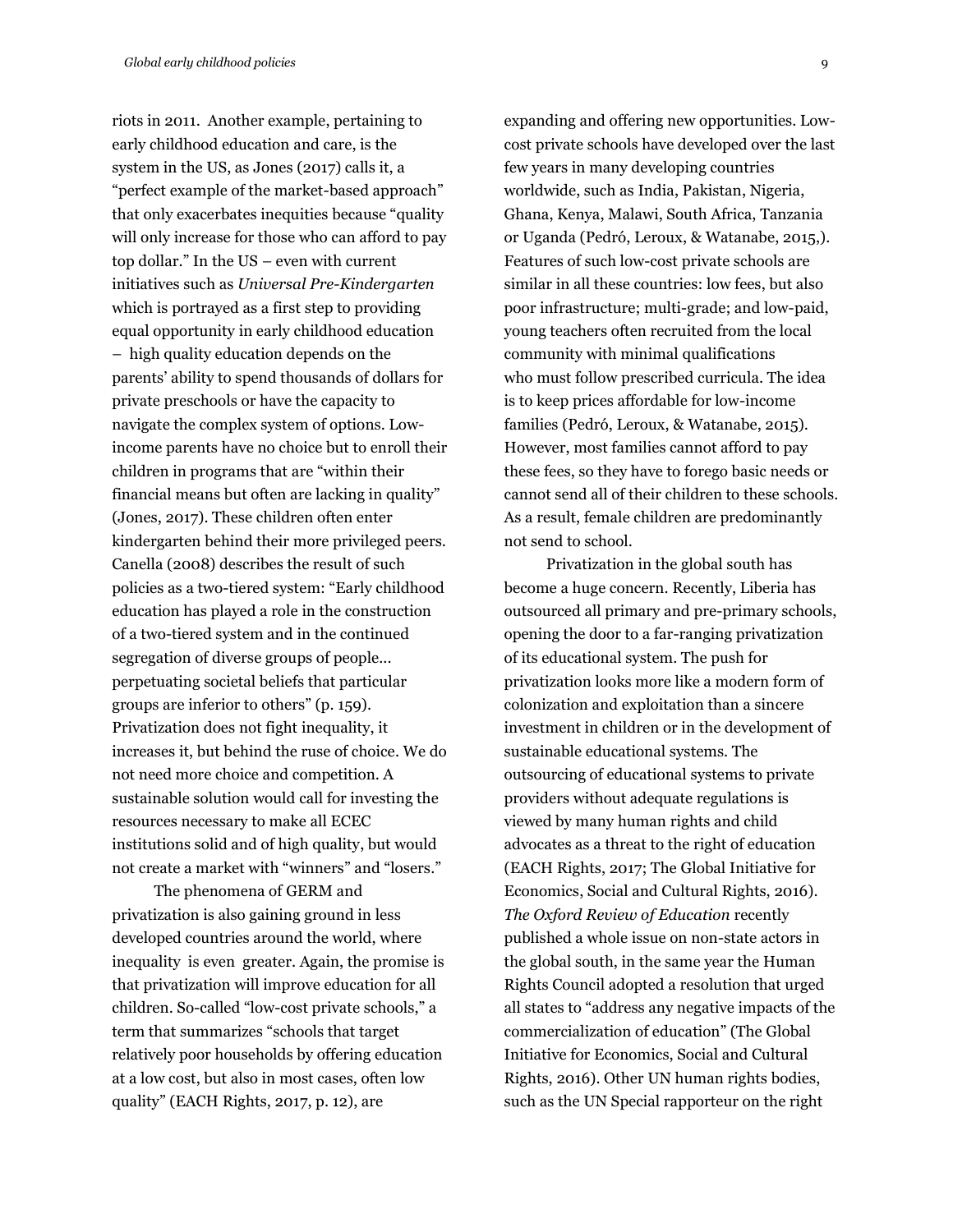to education, also raised serious concerns regarding the explosive and unregulated privatization of education in less developed countries. Courts in Uganda and Kenya have ordered the closure of schools run by Bridge International Academies, a global chain of low cost schools supported by illustrious names such as Bill Gates, Mark Zuckerberg, Pearson, and the Word Bank, because they violated educational norms and standards in these countries, a fact that speaks volumes (The Global Initiative for Economics, Social and Cultural Rights, 2017). Sylvain Aubry of the Global Initiative for Economic, Social and Cultural Rights has stated that the privatization of education in these countries "raises serious human rights concerns that must be dealt with urgently" (The Global Initiative for Economics, Social and Cultural Rights, 2016). It seems very unlikely that such efforts will solve the issue of poor children who cannot access schools. On the contrary, it may even increase segregation and reinforce inequalities in educational opportunity. In such countries, GERM features and especially privatization work as "catalysts for social inequalities" (Pedró, Leroux, & Watanabe, 2015, p. 5).

Overall, the persistence of GERM, despite its poor outcomes related to both learning and well-being, has only perpetuated existing inequalities, both within countries and worldwide. Not only does inequality exist *within*  countries, but such privatization of education has led to increased inequality *between* countries.

## **Why GERM Policies Cannot Fix The Problems of Educational Systems-and Maybe Don't Want To**

GERM is not doing well, as defined on its own measures; it seems to not contribute to children's happiness or their learning, and it

exacerbates inequality. GERM policies simply do not work. This does not really come as a surprise to anyone who knows a little bit about ECEC. Many GERM features clearly contradict research and what we know about how children learn, how schools work, and how to achieve the goal of providing good education for *all* children, not only the "winners" of a competitive market. A stark example is the GERM-based endeavor to weaken teacher education. Well-trained and experienced teachers are much more successful in supporting student's learning. To push for inexperienced and minimally trained teachers does not make any sense if the goal really is to improve the educational field. For exactly this reason, Lafer (2017) called the educational reforms "an evidence-free zone of public policy" (p.139). They not only have little or no evidentiary basis, they are also extremely unpopular and opposed by the majority of people (Lafer, 2017, p. 130).

The problem with GERM policies extends beyond the fact that they are not very successful. The entire foundation of the approach is flawed. As Samuel E. Abrams in his book *Education and the Commercial Mindset* (2016) described convincingly, privatization does not work in a field like education. Education systems "do not fit the commercial model because of a particular type of 'market failure'" (Abrams, 2016, 175). It is ironic that one economist after the other has revealed "clear boundaries to the business model" (Abrams, 2016, p.171) because they understand that education is a field in which markets cannot work alone and intervention is required. Yet, educational policies are still pushing for such reforms based on this flawed application of the business model. Free, private markets will not solve the problems that education systems face. The assumption that GERM policies can improve educational systems as a whole is a bad idea rooted in misconception about how economic theory is applied. As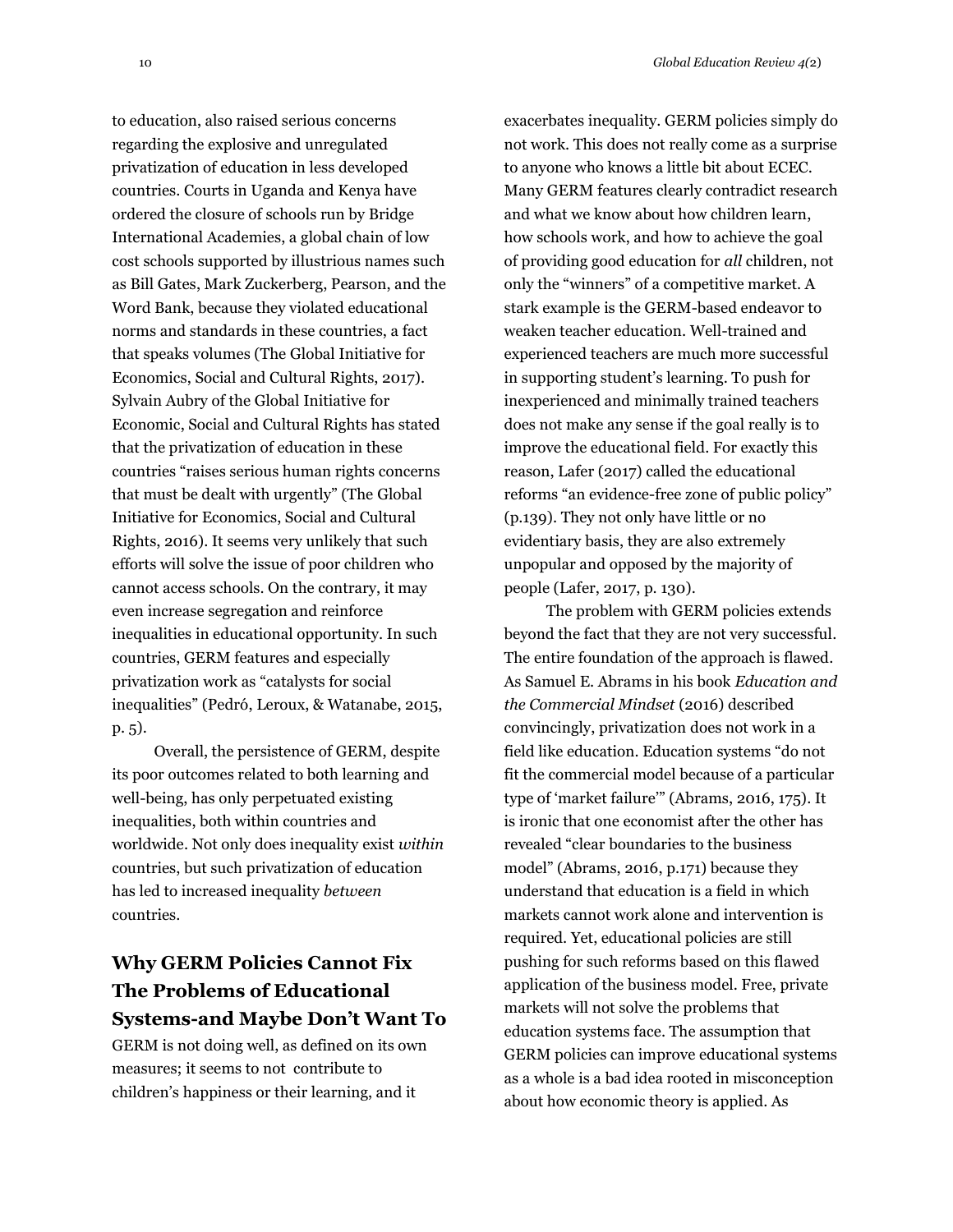Abrams points out: "Privatization accordingly amounts to a flawed response to state failure, not a solution. The solution calls for investing the resources necessary to make all neighborhood schools solid in the way all neighborhood schools are solid in middle- and upper-class suburbs, with well-paid teachers, good working conditions and smaller classes" (Strauss, 2016).

Many GERM features are based on this mistaken conception, essentially assuming that education can be a private, not a public, good. Parent choice and school competition create a situation in which there will be winners and losers. There are parents who find and get the right institution for their child (and parents who will not). There are schools that will "succeed" because they offer the right product (and schools that will not). However, education is both a *private good* and a *public good*, an important aspect of a functioning democracy and we need a system that provides excellent education for all children, not only for the winners of such a competition. The goal needs to be an educated citizenry and this can only be achieved by a shared investment, because public goods "cannot benefit anyone without benefiting everyone" (Abrams, 2016, 184). There are certain public goods that simply cannot be privatized without damaging a society, and education is clearly one of these areas.

If GERM policies are not working, based on a mistaken application of the market approach, and seem to defy common sense, the important question is: Why is there such strong support for the persistence of these policies? What is the intention of its supporters, if it is not the child's well-being? Such a question is not easy to answer, especially because the intentions may vary and because there are, without question, individuals and organizations that implement GERM features by acting in good faith. However, for us, it seems that those

acting in good faith are unaware that the purpose of their work with children has been hijacked. Lafer (2017), in his book, *The One Percent Solution*, concluded convincingly that the underlying goals of many GERM supporters are rooted in economic motivations. While he only analyzed the reform movement in the US, his findings likely hold true in other countries as well.

We think it is important to raise these questions, so that all professionals in the field of ECEC can reflect upon their implications. It is worth mentioning Lafer's explanation regarding the teacher and school evaluation:

> We must look for an underlying rationale that makes sense of these not as contradictory but as complementary policies. High-stake tests are designed to undo tenure and close public schools. As that is accomplished, a new education system will emerge, which runs on cheaper high-turnover instructors who follow canned curricula geared around test preparation and thus have no need for the levels of professionalism aspired to by previous generations of teachers (Lafer, 2017, 148).

We believe that there are many reasons for the persistence of GERM policy, ranging from well-meaning professionals simply complying with their funders' or superiors' requests to those seeking economic gain by profiting from the educational "crisis." For this reason, we need to ask, *Cui Bono*: Who is really benefiting from such policies?

## **Alternatives to The GERM Narrative**

Although this depiction of the current state of our field seems dark, there is hope. ECEC is receiving much attention, so it is the perfect time for our voices to be heard.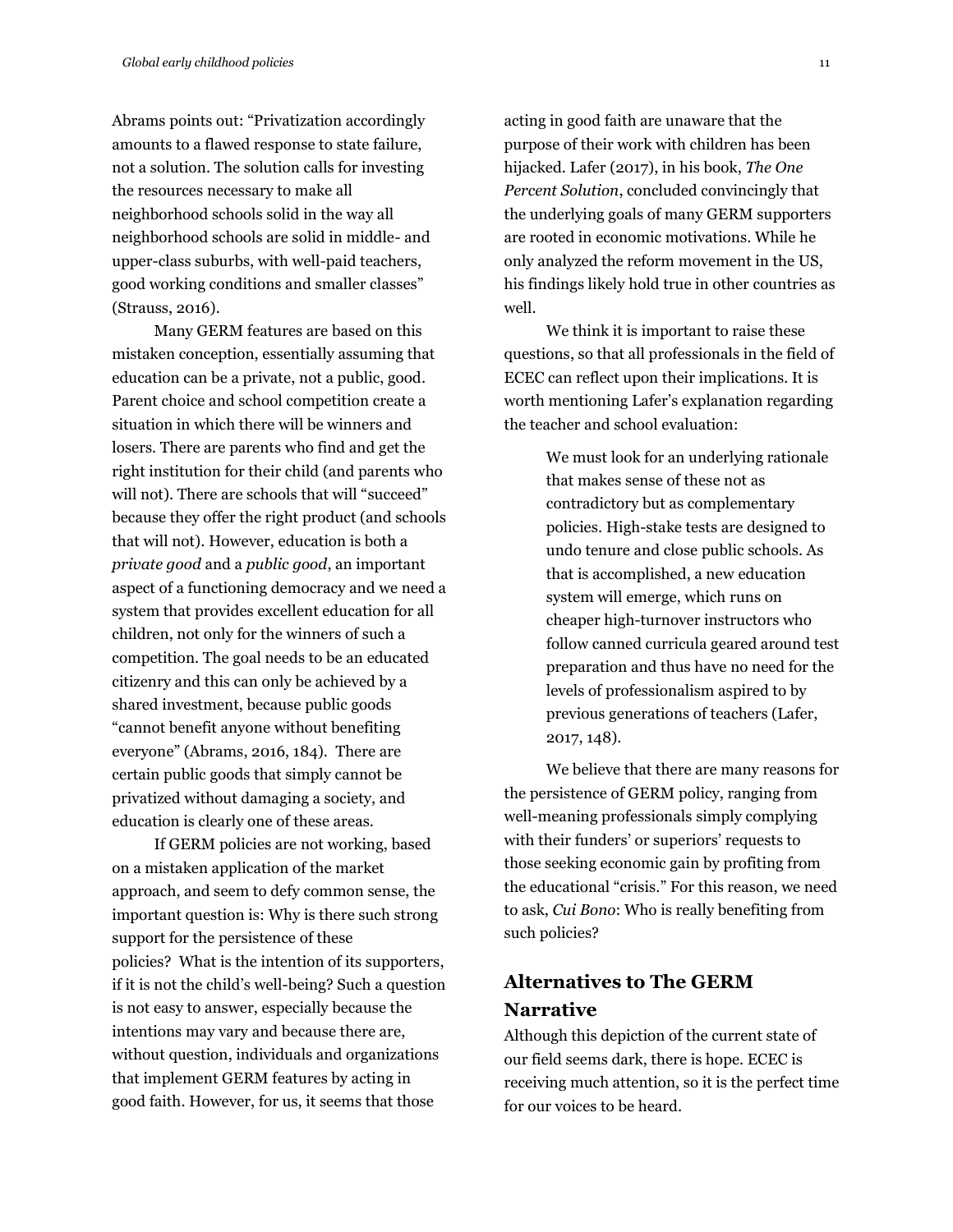What can we, the academics in our field, do?

It is important that we are not manipulated by all of the attention and follow the "trends" in our field. We must show why many of the advocated policies are not only failing, but will damage children and our field. We have to actively deconstruct many of the myths surrounding GERM policies. We do not have to accept the troubling reductionist approach of GERM, which has blocked out other stories and voices without much resistance and reduced ECEC to a formula for school readiness. As Cannella (2008) pointed out, "Educational truths have been constructed and accepted as universal without critique or recognition of the political power context from which they have emerged" (p. 159).

However, we believe that it is not sufficient to simply criticize such policies. We need to seek alternatives, create new narratives of early childhood education and care, we need to develop "real utopia" (Moss, 2014). The loss of a utopian vision is actually one of the negative effects of GERM that is not realized or even problematized. GERM has resulted in a dominant and very narrow way of thinking about early childhood education and care, its goals, and its implementation; a way of thinking about ECEC in economic terms: *high quality, efficiency, proficiency, accountability* – in the language of GERM. As Tony Judt (2009) in his famous speech *What Is Living and What Is Dead in Social Democracy?* asks: "Why is it that here in the United States we have such difficulty even imagining a different sort of society from the one whose dysfunctions and inequalities trouble us so? We appear to have lost the capacity to question the present, much less offer alternatives to it. Why is it so beyond us to conceive of a different set of arrangements to our common advantage?" Too often we feel that exactly the same could be said about early

childhood education and care, not only in the US, but increasingly worldwide.

This is why we think that such an issue of *Global Education Review* is necessary. We need to question the status quo; we cannot simply continue to ask if certain methods or approaches are efficient and working. Of course, quantitative research has its value and is important; however, what is missing is the ability to question whether the current state of ECEC makes sense in the first place. What is not asked is how ECEC could be or what it should look like. Missing are bold and innovative visions of childhood or how ECEC could support happy, curious children. Moss has summarized some of the questions that are missing, but would be absolutely essential to ask to change the current state of our field: "What is [...] the 'diagnosis of our time'? What is our understanding or image, of the child, of the educator, of the early childhood center? What does education mean?...What are the purposes of education? What are its fundamental values? What ethics?" (Moss, 2014, p.14). Due to the increasing dominance of GERM policies, such questions are not asked nor even perceived as important anymore. In our eyes, this narrow-mindedness of current research and thinking in ECEC is one of the most troubling negative effects of the dominance of GERM.

It is important that we find alternatives. We must listen to other voices and hear the stories of those who have seen a glimpse of what ECEC would look like with less GERM influence. That does not mean that traditional research and academic work should be ignored and dismissed; we think that a real dialogue from various perspectives is of utmost importance. However, a real dialogue requires both sides to listen. During the current period of transformation and growth in our field, we must ensure that our field is not manipulated to serve economic or political purposes. Scholars and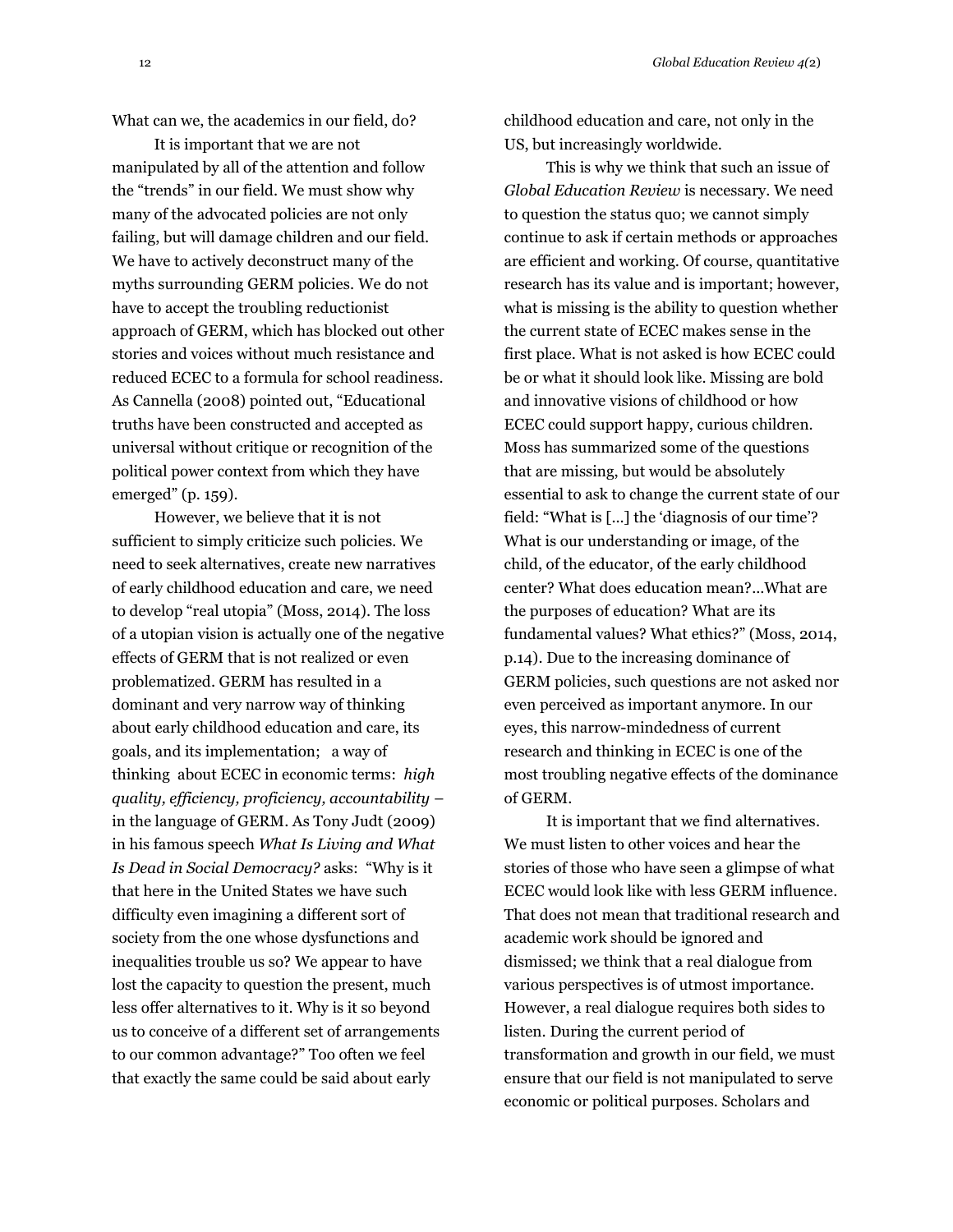researchers have a unique role to play and can contribute to a real dialogue, whereby a renewed commitment to generating high-quality scholarly inquiry has the potential to reconceptualize the field (Hatch, 2014, 45). Early childhood communities around the world need to raise their voices and start a democratic, scholarly, and professional dialogue (Moss et al, 2016; Urban & Swadener, 2016). As Dahlberg & Moss (2005) have pointed out, this is a critical time in our field:

> We are at a historical moment when we need new inspiration about the meaning of education; inspiration that can help us to contest neoliberalism and managerialism, with the great value they attach to instrumentality, calculation and the autonomous subject, and their powerful technologies for governing and subjectification. Inspiration that can confront what we have termed the dominant Anglo-American discourse in early childhood education, with its universal and normative thinking and totalising practices that smother difference through giving the teacher possibilities to possess, comprehend and govern the child (Dahlberg & Moss, 2005, 92).

Our issue is a response to this call within the field to share scholarly inquiry, as it relates to GERM, its impact on policy, and the potential for alternatives. With Peter Moss, we believe that early childhood is "in need of transformative change" (2014, 73). Such change begins with listening to the stories and viewpoints of all stakeholders involved, not only those in power or in privileged positions. There has been little outrage or widespread reaction to GERM policies, which are not only ineffective based on their own measures, but have also resulted in inequality and works against a child's well-being and happiness. Organizations such as Reconceptualizing Early Childhood Education (RECE), and voices like Bloch, Cannella, Dahlberg, Moss, Pence, Pinar, Silin, and others have provided an outlet for such stories. In response to OECD's International Early Learning Study (IELS), there is a growing voice within the early childhood community "to raise concerns about its assumptions, practices and possible effects...in the hope that early childhood communities around the world will raise their voices, and that the OECD will enter into dialogue with them" (Moss et. al 2016). We agree with these voices that question the status quo, call for reconceptualization, and encourage others with alternative stories to do the same. The authors in this issue present alternatives and critiques of the GERM infusion into early childhood policy and raise questions and issues that provide a glimpse of what early childhood education could be, and should be.

We are honored to open this issue with a statement from Mathias Urban, Professor of Early Childhood Studies and Director of the Early Childhood Research Centre at University of Roehampton in London. He outlines very clearly the Programme for International Student Assessment (PISA), and its application to preschool. Urban details the IELS, the so-called "Baby-PISA," and its lack of evidence regarding standardized testing of young children, as well as the disregard for diversity. Urban calls attention to that fact that there are alternatives to IELS in its current form and calls for a "meaningful, contextualised learning initiative, conducted in respectful and participatory ways." Urban's piece is an excellent example of questioning GERMrelated policies at their foundation, instead of complying through blind implementation, without realizing the unintended consequences.

In *Incredible parenting with Incredible Years?: A Foucauldian analysis of New Zealand Government Perspectives on Parenting and*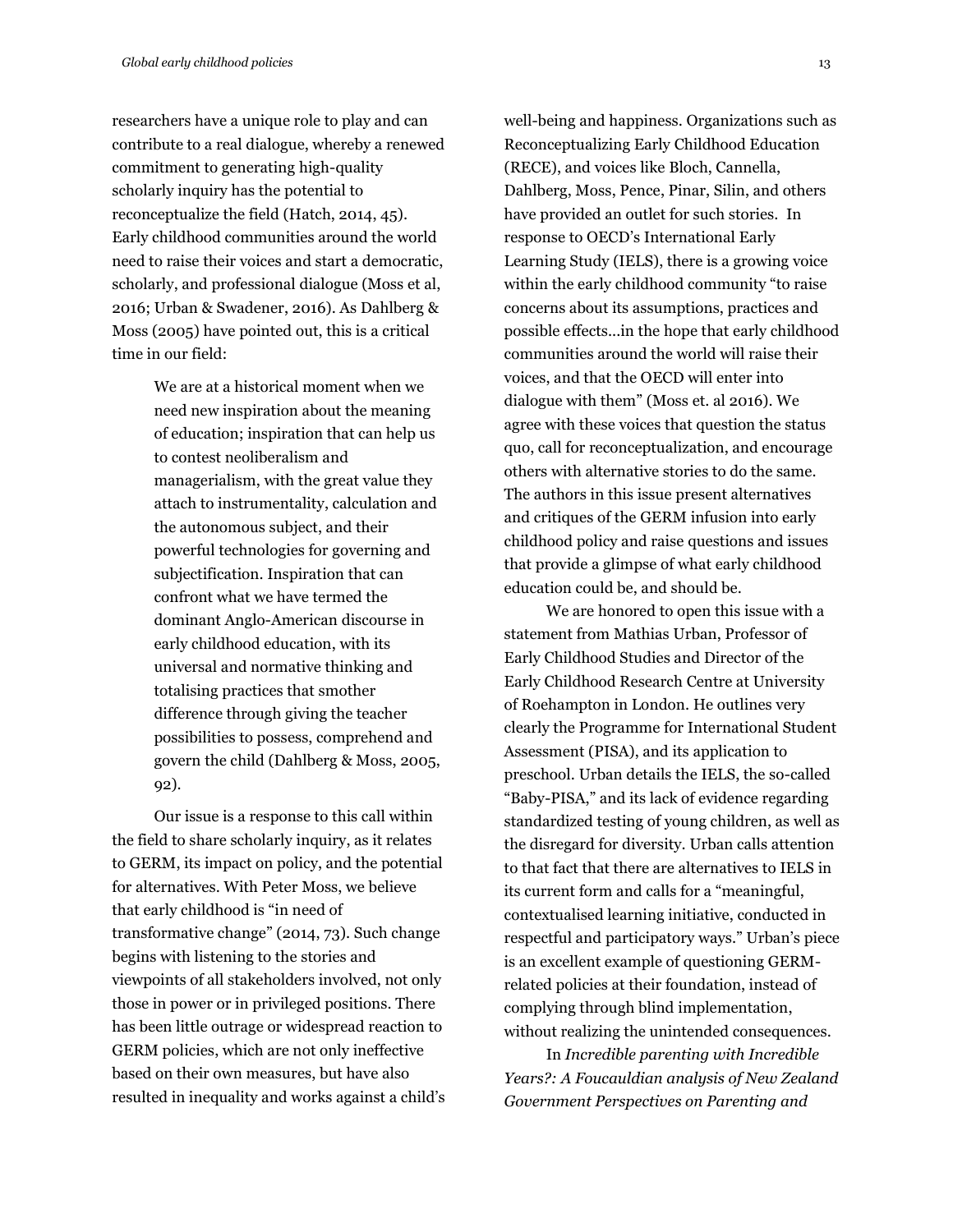*their Implications for Parents and educators in Early Childhood Education*, Shil Bae conducts a critical analysis of the *Incredible Years* program in New Zealand, demonstrating that it (re)produces the economic/neoliberal discourses as the desirable norm of parenting, thus reinforcing the existing power relations in society. Bae's work, from a post-structural approach, examines what and how issues are framed in parenting policy through Foucault's notion of "governmentality" and "discursive

normalisation." By unpacking discourses of parenting produced by *Incredible Years* as an accepted parenting programme, Bae explores how this concept of "truth" in parenting influences the everyday life of families, evidence that GERM has even infiltrated family life. Bae argues that this notion of a curriculum for parents provides only a limited understanding of the issue and intensifies inequality and injustice, providing insights for reconceptualizing our understanding of parenting.

*When the GERM Hosts the Antidote: The Surprising New Birth of Israel's Anti-GERM Pre-K Policy*, written by Gadi Bialik & Noa Shefi, examines how Israel's educational system has resisted GERM influences, using a conceptual framework that highlights a more complex, hybrid, or dual outlook at GERM. Since the 1970s, Israel's educational policy has been undergoing a change generated by the neoliberal agenda, eventually adopting the main characteristics of GERM. Their research focuses on a recent Pre-K policy formation process that set out as GERM-like in nature, but nevertheless ended up with anti-GERM characteristics, providing an example of local resistance to GERM influence. The authors analyze the main factors that generated the new anti-GERMian reform, which present possibilities for questioning GERM-influenced policies.

Melio Repko-Erwin conducts a critical literature review synthesizing empirical and

theoretical research centered on US kindergarten from 2001-2016. In *Was Kindergarten Left Behind? A Critical Review of Kindergarten as the New First Grade in the Wake of No Child Left Behind,* she examines the complicated nature of teaching and learning in kindergarten with implications for research, policy, and practice since the passage of *No Child Left Behind* (NCLB) in 2001. Connecting NCLB's increased emphasis on standards and accountability to issues of kindergarten readiness, the role of academics, play, developmental appropriateness in kindergarten, and changes in kindergarten literacy instruction, she examines the complicated nature of teaching and learning in kindergarten and how GERM's emphasis on accountability can backfire. The United States is a prime example of GERM policy and the influx of reforms intended to elevate students' academic standing in a global economy.

Stefan Faas, Shu-Chen Wu, & Steffen Geiger analyze in *The importance of play in early childhood education: A critical perspective on current policies and practices in Germany and Hong Kong* describe how the national education systems in Germany and Hong Kong have been shaped by international reform movements. They discuss how each system, with its own tradition and unique features of early childhood education, has reacted differently to the external pressure of changing and reforming the system. Their analysis shows how important cultural settings are. The focus is on play and how play is understood differently in each context, and how that understanding informs each country's reaction to external reform movements. The authors point out that such policies cannot simply be transferred one from country to the other without considering the specific context and that reform movements will have different effects in national education systems.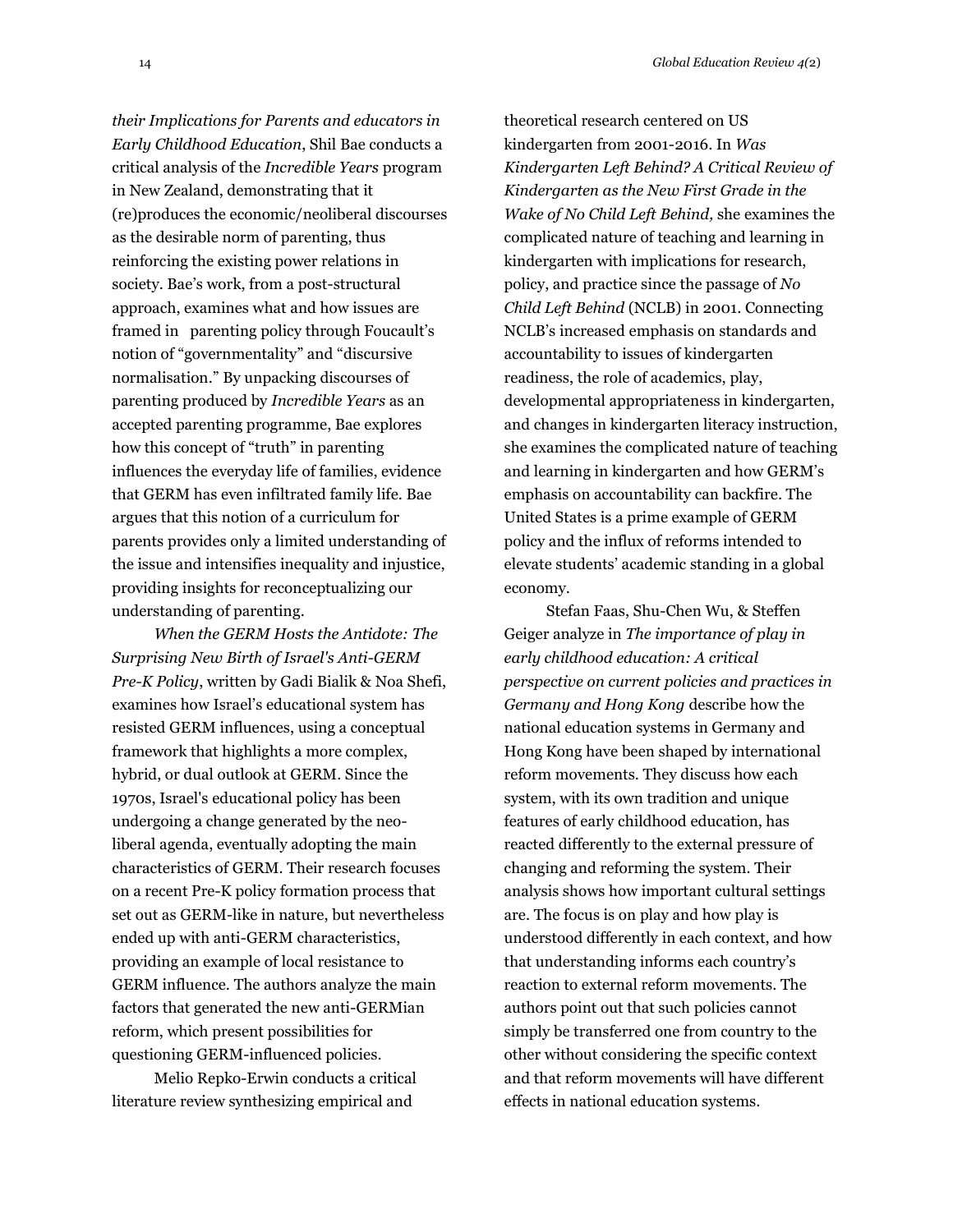In the last piece, Charlotte Ringsmose explains the changes in the Nordic countries, which have been model educational systems in the past. In *Global Education Reform Movement challenging Nordic childhoods,* Ringsmose explores the challenges facing early childhood education in Nordic countries in an era of increasing globalization with focus on accountability and academic competition. In Denmark, the social pedagogical tradition has been part of the culture in early childhood for decades, but the country is experimenting with more structured learning approaches. Ringsmose explains the threat to their social pedagogical tradition and presents this Danish example as an alternative to the schoolification of the early years, which is evident in so many other countries.

Our hope is that this issue joins with others to hold GERM accountable and present alternatives to the status quo, which is clearly not working. Public attention is focused on our field, so let's make the most of it. "Policymaking...in early childhood, is rarely rational and considered, but a circular process whereby a government reacts to the immediate crises of the present" (Penn, 2011, p. 28). As politicians continue to simplify society's problems with an easy solution of trying to control the complexities of ECEC, let us respond to *our*  immediate crisis of the present: that our field is being manipulated at the expense of children's well-being for economic and political purposes. What can we possibly do to stop the global force of GERM? As scholars and practitioners in the field, we are in a position to call attention to the impact of such policies and what really works in our field. "The job of academic and intellectuals...is to analyse policies and their rationales, to be sceptical. This is particularly necessary in a relatively new and emerging field of endeavor like early childhood services" (Penn, 2011, p. 29). The aim of our issue is not to

present a singular alternate view, but one of many, to be considered in ongoing dialogue with all stakeholders about the nature of our field and to envision early childhood in a post-GERM era.

#### **References**

- Abrams, S.E. (2016). *Education and the Commercial Mindset.* Cambridge, MA: Harvard University Press
- Adamson, F. (2016). Privatization or Public Investment in Education? *Research & Policy Brief.* Stanford Center for Opportunity Policy in Education.
- Bloch, M., Swadener, B. & Cannella, G. (eds). (2014). *Reconceptualizing Early Childhood Care & Education. Critical Questions, New Imaginaries and Social Activism: A Reader.* New York, Bern, Berlin, Bruxelles, Frankfurt am Main, Oxford, Wien: Peter Lang Publishing, Inc.
- Bodrova, E., & Leong, D. J. (April 2003). The importance of being playful. *Educational Leadership, 60* (7), 50- 53.
- Bruer, J. (2002). *The myth of the first three years: A new understanding of early brain development and lifelong learning.* New York: Free Press.
- Cannella, G.S. (2008). *Deconstructing early childhood education: Social justice and revolution.* New York: Peter Lang Publishing.
- Dahlberg, G., & Moss, P. (2005). *Ethics and Politics in Early Childhood Education.* London and New York: Routledge Falmer
- Dahlberg, G., Moss, P., & Pence, A. (1999). *Beyond quality in early childhood education and care: Postmodern perspectives* (1st Ed.). London: Falmer Press.
- Dahlberg, G., Moss, P., & Pence, A. (2007). *Beyond quality in early childhood education and care: Languages of evaluation* (2nd Ed.). London: Falmer Press.
- EACHRights (The East African centre for Human Rights) (2017). *Low Cost Private Schools: School Choice for the poor at expense of Quality?*
- Hargreaves, A. (2009). A decade of educational change and a defining moment of opportunity—an introduction. *Journal of Educational Change, 2009 (10),* pp. 86- 100.
- Hatch, J.A. (2014). Reconceptualizing Early Childhood Research. In: Bloch, M., Swadener, B. & Cannella, G. (eds). (2014). *Reconceptualizing Early Childhood Care & Education. Critical Questions, New Imaginaries and Social Activism: A Reader.* New York, Bern, Berlin, Vruxelles, Frankfurt am Main, Oxford, Wien: Peter Lang Publishing, Inc. pp.45-52
- Henig, J. R. (1995). *Rethinking school choice: Limits of the market metaphor*. Princeton University Press.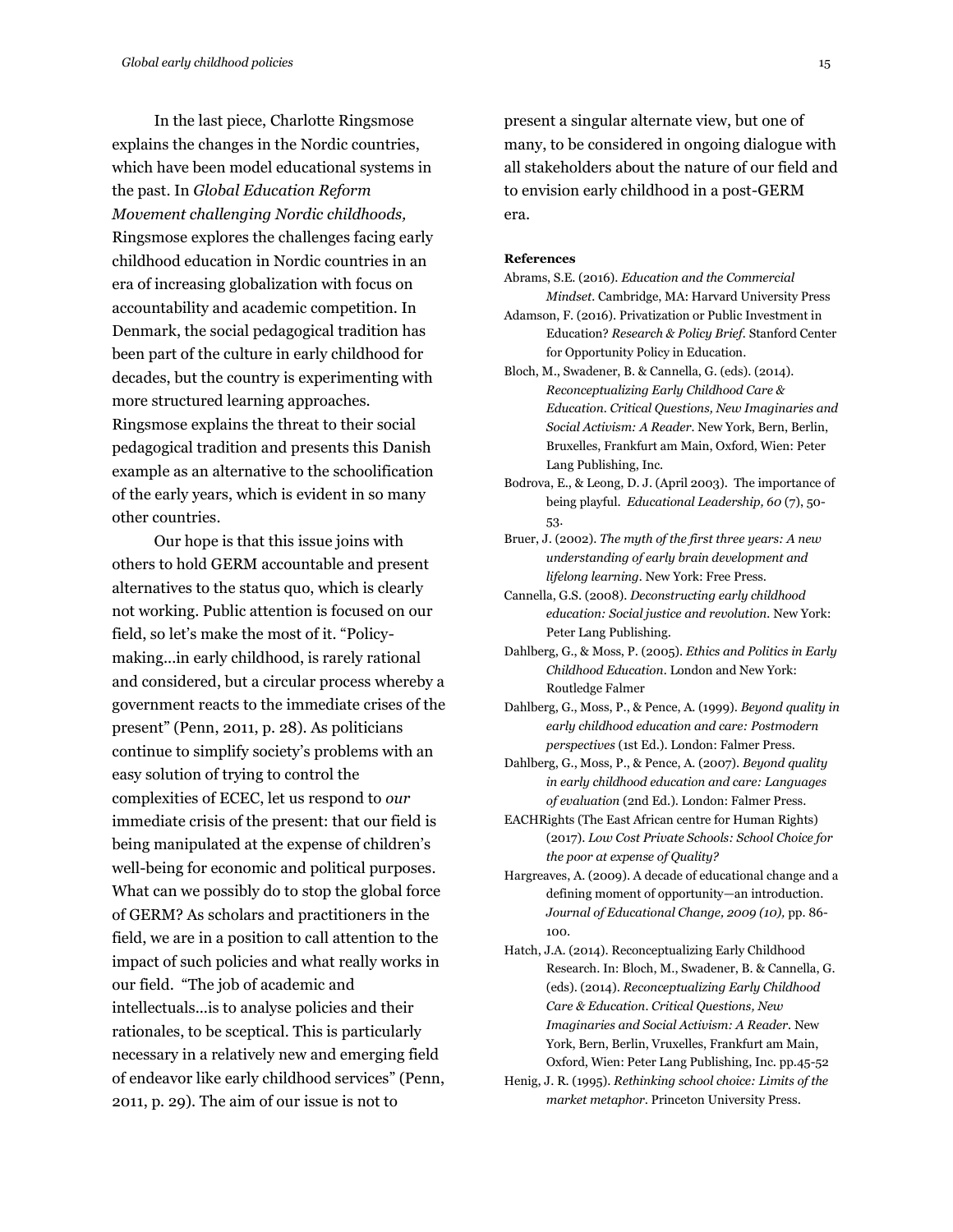Jones, D. (2017). *What early childhood education in the United States can teach us about school choice.*  Retrieved from: https://www.deyproject.org/denishas-blog

Judt, T. (2009). *What is Living and What is Dead in Social Democracy? Retrieved from:* 

*[http://www.nybooks.com/articles/2009/12/17/wh](http://www.nybooks.com/articles/2009/12/17/what-is-living-and-what-is-dead-in-social-democrac/) [at-is-living-and-what-is-dead-in-social-democrac/](http://www.nybooks.com/articles/2009/12/17/what-is-living-and-what-is-dead-in-social-democrac/)*

Lafer, G. (2017). *The One Percent Solution. How Corporations Are Remaking America One State at a Time*. ILR Press.

Lenz-Taguchi, Hillevi (2010). *Going Beyond the Theory/Practice Divide in Early Childhood Education: Introducing an Intra-Active Pedagogy.* Routledge.

Miller, E. & Almon, J. (2009). *Crisis in kindergarten: Why children need to play in school.* College Park, MD: Alliance for Childhood. Retrieved fro[m](http://www.allianceforchildhood.org/) [www.allianceforchildhood.org](http://www.allianceforchildhood.org/)

- Moss, P. (2014). *Transformative change and real utopias in early childhood education: A story of democracy, experimentation, and potentiality.* New York: Routledge.
- Moss, P. & Dahlberg, G. (2008). Beyond quality in early childhood education and care: Languages of evaluation. *New Zealand Journal of Teachers' Work*, 5 (1). 3-12.
- Moss, P., Dahlberg, G., Mantovani, S., May, H., Pence, A., Rayna, S., Swadener, B., Vandenbroeck, M. (2016). The Organisation for Economic Co-operation and Development's International Early Learning Study: Opening for debate and contestation. *Contemporary Issues in Early Childhood 17* (3). 343-351.
- Nagasawa, M., Peters, L., & Swadener (2014). The costs of putting quality first: Neoliberalism, (in)equality, (un)affordability, and (in)accessibility. In: Bloch, M., Swadener, B. & Cannella, G. (eds). (2014). *Reconceptualizing Early Childhood Care & Education. Critical Questions, New Imaginaries and Social Activism: A Reader.* New York, Bern, Berlin, Vruxelles, Frankfurt am Main, Oxford, Wien: Peter Lang Publishing, Inc. pp.279-290.

Orfield, G., & Frankenberg, E. (2013). *Educational delusions?: Why choice can deepen inequality and how to make schools fair*. University of California Press.

Pedró, F., Leroux, G., & Watanabe, M (2015). The privatization of education in developing countries. Evidence and policy implications, UNESCO Working Papers on Education Policy N° 2. UNESCO, 2015

Penn, H. (2010). Shaping the future: how human capital arguments about investment in early childhood are being (mis)used in poor countries. In: Yelland, N. (Ed.) (2010). *Contemporary perspectives on early* 

*childhood education*. pp. 49-65. New York: Open University Press

- Penn, H. (2011). *Quality in Early Childhood Services. An International Perspective.* New York: Open University Press.
- Ravitch, D. (2017). Don't Like Betsy DeVos? Blame the Democrats. Retrieved on June 19, 2017 from: https://newrepublic.com/article/142364/dont-likebetsy-devos-blame-democrats

Robertson, S.L. (2015). What teachers need to know about the 'Global Education Reform Movement' (or GERM). In: Little, G. (ed.) (2015). *Global education 'reform'. Building resistance and solidarity*, 10- 17. Manifesto Press

Sahlberg, P. (2016). *Professional autonomy, trust and collaboration in educators' work.* Philosophy of Education Society of Great Britain. Annual Conference New College, Oxford 1 - 3 April 2016. Retrieved on May 26, 2017 from: [http://www.philosophy-of-](http://www.philosophy-of-education.org/dotAsset/bc4f09b5-a27f-4306-9966-3aa1fa2cf12c.pdf)

[education.org/dotAsset/bc4f09b5-a27f-4306-9966-](http://www.philosophy-of-education.org/dotAsset/bc4f09b5-a27f-4306-9966-3aa1fa2cf12c.pdf) [3aa1fa2cf12c.pdf](http://www.philosophy-of-education.org/dotAsset/bc4f09b5-a27f-4306-9966-3aa1fa2cf12c.pdf)

- Sayre, R.K., Devercelli, A.E., Neuman, M.J. (2013). World Bank Investments in Early Childhood: Findings from Portfolio Review of World Bank Early Childhood Development Projects from FY01-FY11. Draft, March 2013, Mimeo.
- Strauss, V. (2016). Why the movement to privatize public education is a very bad idea. *Washington Post.*  Retrieved on June 20, 2017 from: https://www.washingtonpost.com/news/answersheet/wp/2016/07/14/why-the-movement-toprivatize-public-education-is-a-very-badidea/?utm\_term=.9d616ab2b7f1
- The Global Initiative for Economics, Social and Cultural Rights (2016). Historic UN resolution urges States to regulate education providers and support public education. Retrieved on June 16, 2017 from: http://globalinitiative-escr.org/historic-unresolution-urges-states-to-regulate-educationproviders-and-support-public-education/
- The Global Initiative for Economics, Social and Cultural Rights (2017). Kenyan court upholds the closure of Bridge International Academies over failure to respect standards. Retrieved on June 19, 2017, from: [http://globalinitiative-escr.org/kenyan-court](http://globalinitiative-escr.org/kenyan-court-upholds-the-closure-of-bridge-international-academies-over-failure-to-respect-standards/)[upholds-the-closure-of-bridge-international](http://globalinitiative-escr.org/kenyan-court-upholds-the-closure-of-bridge-international-academies-over-failure-to-respect-standards/)[academies-over-failure-to-respect-standards/](http://globalinitiative-escr.org/kenyan-court-upholds-the-closure-of-bridge-international-academies-over-failure-to-respect-standards/)
- UNICEF Office of Research (2013). Child Well-being in Rich Countries: A comparative overview. *Innocenti Report Card 11*, UNICEF Office of Research, Florence.
- UNICEF Office of Research (2016). Fairness for Children: A league table of inequality in child well-being in rich